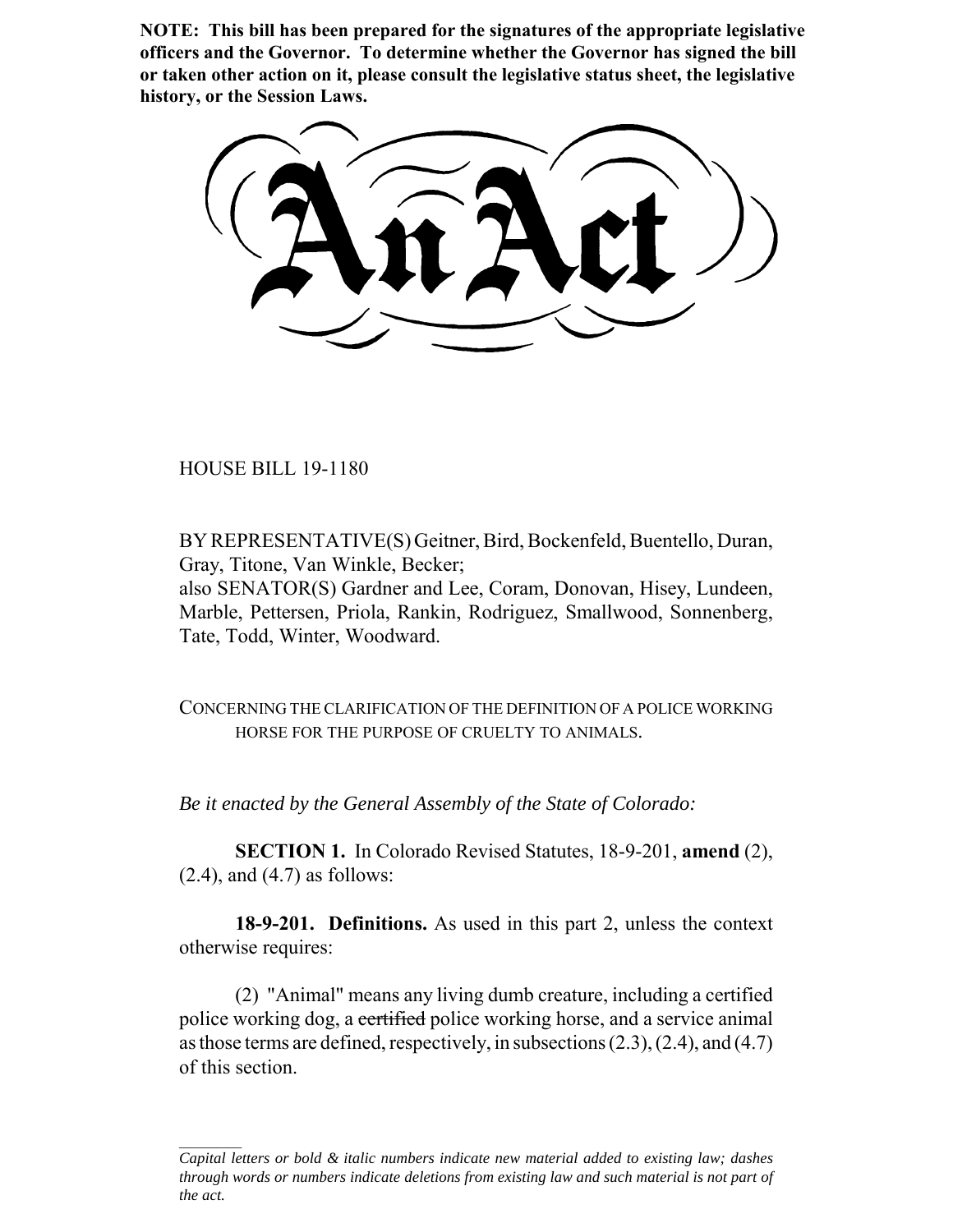(2.4) "Certified police "POLICE working horse" means a horse that has current certification from a state or national agency or an association that certifies police working horses, and that is part of IS CURRENTLY WORKING FULL TIME OR PART TIME AS PART OF a working law enforcement team AND HAS MET THE STANDARDS OF THE LAW ENFORCEMENT TEAM TO WORK IN SUCH CAPACITY.

(4.7) "Service animal" means any animal, the services of which are used to aid the performance of official duties by a fire department, fire protection district, or governmental search and rescue agency. Unless otherwise specified, "service animal" does not include a "certified police working dog" or a "certified police "POLICE working horse" as defined in subsections (2.3) and (2.4) of this section.

**SECTION 2.** In Colorado Revised Statutes, 18-9-202, **amend**  $(1.5)(c)$ ,  $(2)(a)$ ,  $(2)(a.5)(V)$ , and  $(2)(d)(II)$  as follows:

**18-9-202. Cruelty to animals - aggravated cruelty to animals service animals.** (1.5) (c) A person commits cruelty to a service animal or a certified police working dog or certified police working horse if he or she violates the provisions of subsection (1) of this section with respect to a service animal, certified police working dog, or certified police working horse, as those terms are defined in section  $18-9-201$   $(2.3)$ ,  $(2.4)$ , and  $(4.7)$ , whether the service animal, certified police working dog, or certified police working horse is on duty or not on duty.

(2) (a) Except as otherwise provided in subsection (2)(b) of this section, cruelty to animals, or cruelty to a service animal or certified police working dog or certified police working horse pursuant to subsection  $(1.5)(c)$  of this section, is a class 1 misdemeanor.

(a.5) (V) In addition to any other sentence imposed upon a person for a violation of any criminal law under this title 18, any person convicted of a second or subsequent conviction for any crime, the underlying factual basis of which has been found by the court to include an act of cruelty to animals, or cruelty to a service animal or a certified police working dog or certified police working horse pursuant to subsection  $(1.5)(c)$  of this section, is required to pay a mandatory minimum fine of one thousand dollars and is required to complete an anger management treatment program or any other appropriate treatment program.

## PAGE 2-HOUSE BILL 19-1180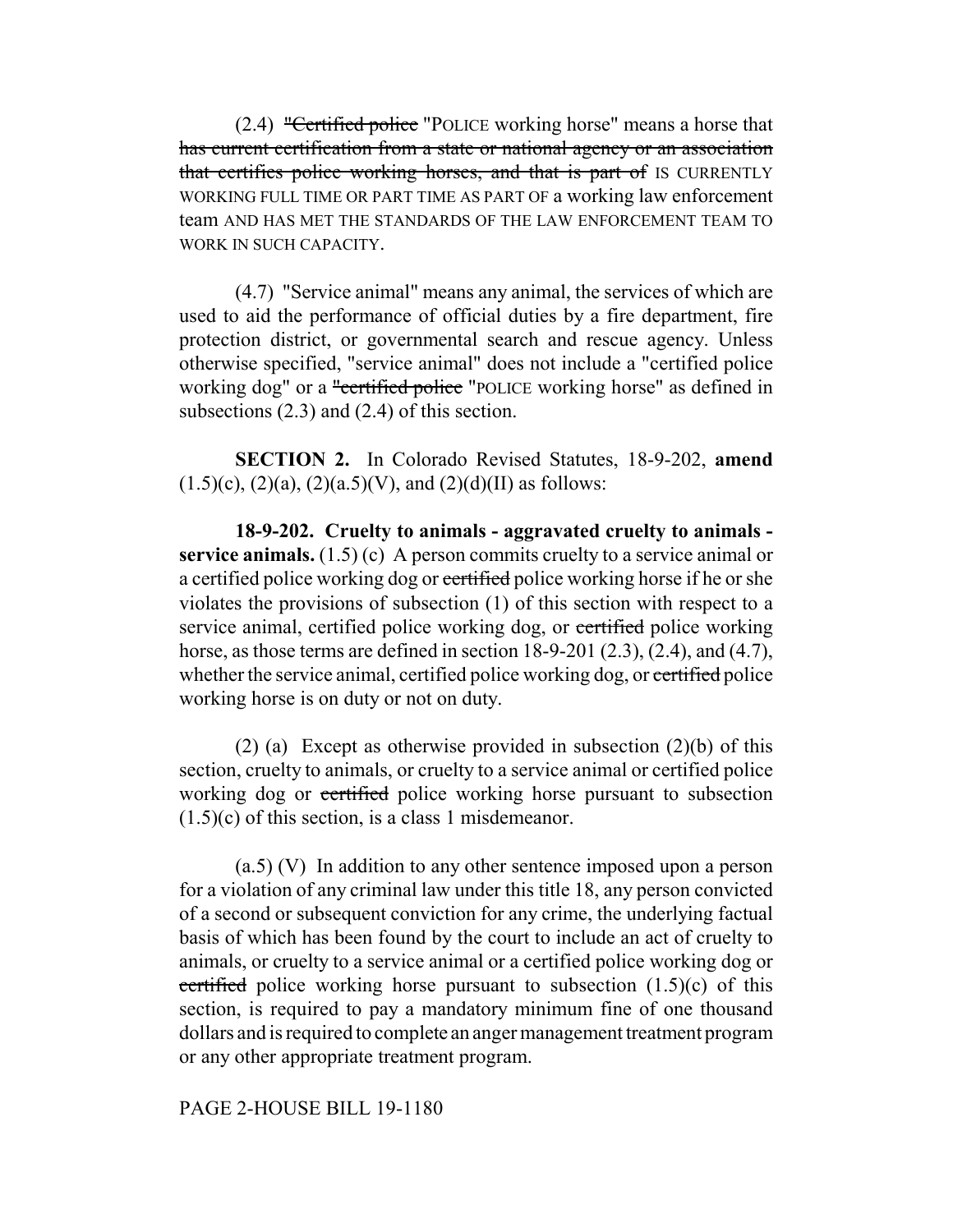(d) (II) If a person is convicted of cruelty to a certified police working dog or certified police working horse pursuant to subsection (1.5)(c) of this section, the court shall order him or her to make restitution to the agency or individual owning the certified police working dog or certified police working horse for all expenses, including any immediate and ongoing veterinary expenses related to the incident, and replacement costs for the certified police working dog or certified police working horse if it is permanently disabled or killed as a result of the cruelty to animals incident. If the court finds that the person who is convicted of cruelty to a certified police working dog or certified police working horse pursuant to subsection (1.5)(c) of this section did so with malicious intent, the person shall additionally make restitution to the agency or individual owning the certified police working dog or certified police working horse for all training and certification costs related to the certified police working dog or certified police working horse.

**SECTION 3.** In Colorado Revised Statutes, 18-9-209, **amend** (1) as follows:

**18-9-209. Immunity for reporting cruelty to animals - false report - penalty.** (1) Except as otherwise provided in subsection (2) of this section, a person who, in good faith, reports a suspected incident of cruelty to animals, service animals, or certified police working dogs or certified police working horses, as described in section 18-9-202, to a local law enforcement agency or to the state bureau of animal protection is immune from civil liability for reporting the incident.

**SECTION 4. Safety clause.** The general assembly hereby finds,